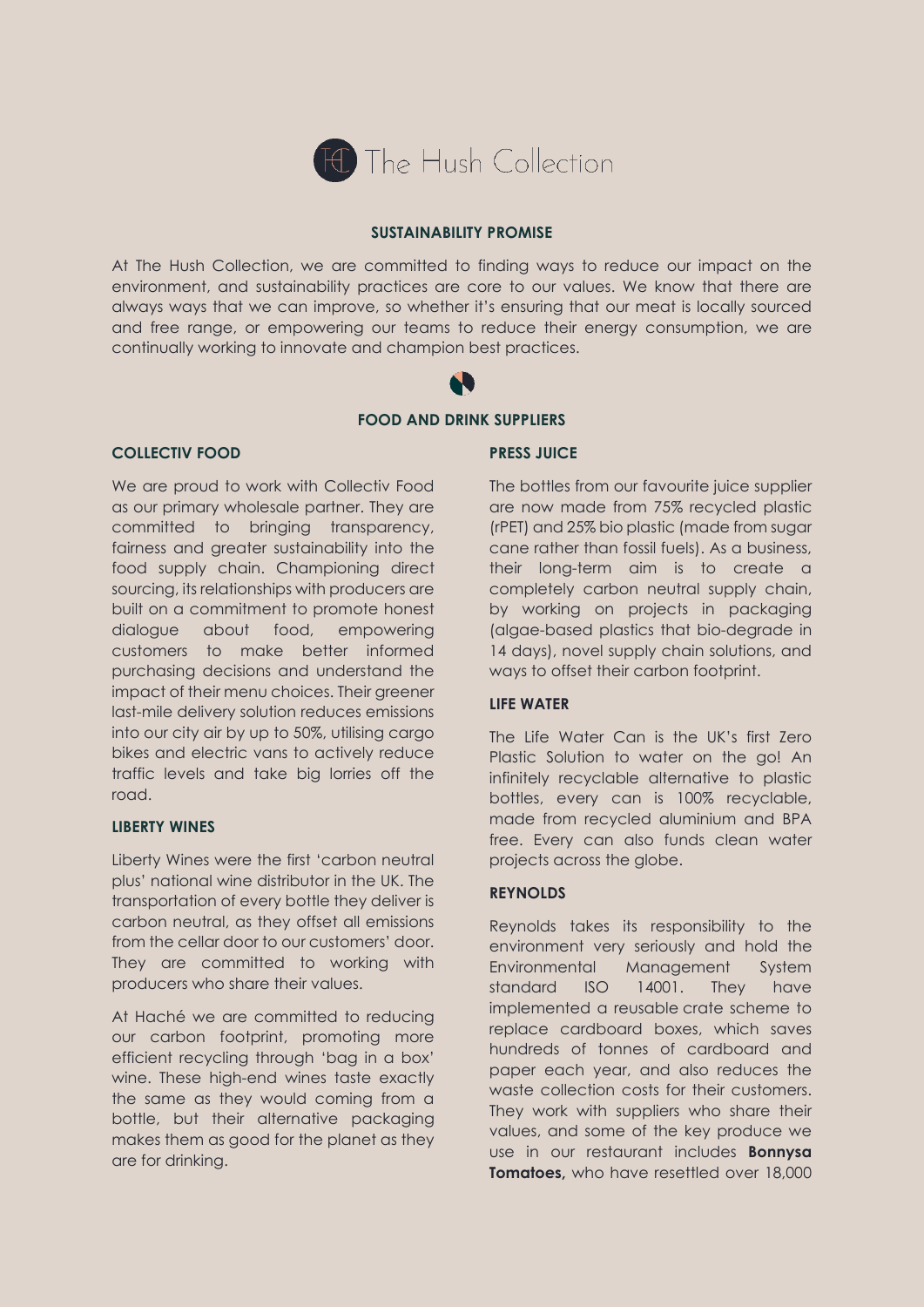trees, reuse and recycle any plastics used throughout their processes and have a unique water recycling system which allows them to reuse rainwater for the plants irrigation, and **Zenith Nurseries,** a British based grow committed to reducing food miles.

# **SALLY CLARKE**

The Sally Clarke name is synonymous with quality, and their artisan table and sandwich breads and rolls are produced using traditional methods incorporating a select range of the best ingredients. They incorporate naturally fermented levain into most of our doughs, thus limiting the use of yeast. They do not use additives, preservatives, or improvers in production.

# **SELECT BUTCHERY**

Butcher James personally ensures that that they only use British native breeds, all of which are predominantly grass fed. He works closely with their farmers to ensure that only the best graded animals are selected.

# **RUBIES IN THE RUBBLE**

Rubies in the Rubble founder Jenny began rescuing produce from New Covent Garden market and experimenting in the kitchen with childhood recipes for jams and chutneys. Fast-forward 10 years and Rubies in the Rubble is one of the pioneering voices in food sustainability, with an awardwinning range, stocked nationwide.

Their ketchups and relishes are made with fresh fruit & veg sourced directly from farms, whilst their mayos are made with aquafaba, a plant-based alternative to eggs that is usually thrown away. Condiments are a fantastic way of preserving produce by extending their shelf-life with vinegars and sugars. In other words, less waste, more taste. Their production facility is SALSA accredited and company B-Corp certified.

# **THIS**

Created by two ex-burger chain founders, THIS is plant-based food for meat lovers. All THIS products are fortified with vitamin B12 and iron and contain a similar protein content to their meat counterparts - being made from 90% non-GMO soya and the rest pea protein and natural flavourings. They hold GFSI certification FSSC 22000. They are preparing to move to a UK production, increasing the percentage of biodegradable packaging per pack of product sold. Any excess stock produced at their facility is given to City Harvest and Made in Hackney.

# **BEYOND MEAT**

Beyond Meat's brand commitment, "Eat What You Love," represents a strong belief that by eating its portfolio of plant-based meats, people can guilt-lessly enjoy more of their favorite meals. The Beyond patty generates 90% less greenhouse gas emissions, requires 46% less energy, has >99% less impact on water scarcity and 93% less impact on land use than a ¼ pound of U.S. beef.

# **VIOLIFE**

Violife has been committed to making great tasting, 100% vegan, non-dairy, non GMO foods since the 90s. The main ingredient of all of Violife's products is coconut oil fortified with B12, which is usually difficult to obtain in a dairy-free diet. Owners of the Violife brand, Upfield, have launched a new grant program, Plant Grants, aimed at promoting plant-based eating and focussed on helping community-based Black-owned restaurants recover from the impacts of the COVID-19 pandemic.

# **HAPPY ENDINGS**

Happy Endings luxury ice cream sandwiches have been handmade in London since 2014. The ice cream is made using The Estate Dairy milk and cream, sourced from dairy cows in the Chew Valley that are raised using sustainable agricultural methods. The production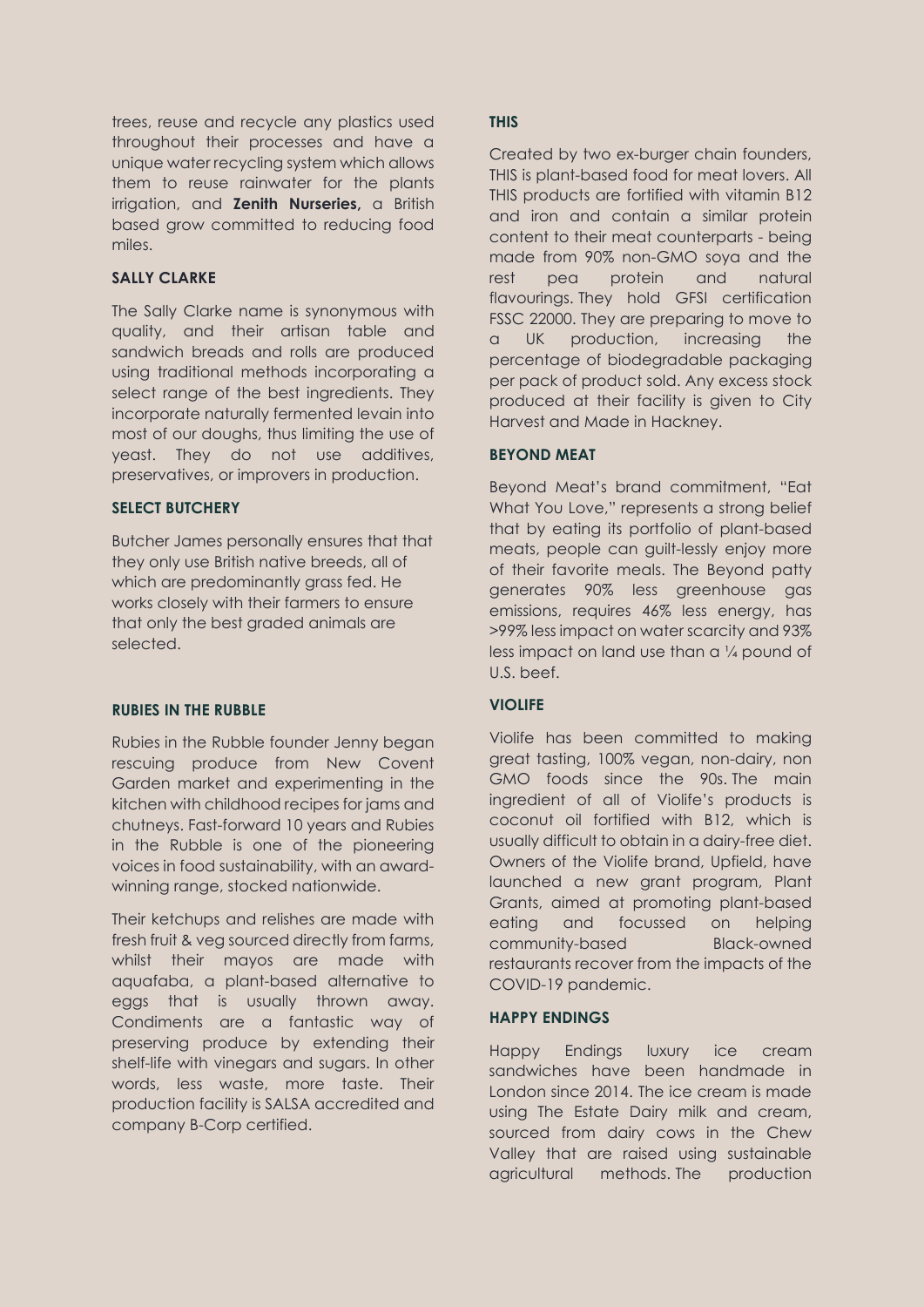facility is working towards their SALSA approval but this has been delayed with Covid. In the meantime, the production team follows HACCP procedures and quality control standards in line with the SALSA Standard and UK Food Safety Legislation.

#### **LONGMAN'S CHEESE**

Haché's classic cheeseburgers feature Longman's Extra Mature West Country Cheddar, made utilising traditional

techniques using only the finest milk from cows grazing on the lush pastures of Somerset and Dorset.

The Longman family have been farmers and farmhouse cheesemakers in the Vale of Camelot for over two centuries, and the current generation's great grandfather was awarded an MBE for Service to Agriculture in 1964. His knowledge has been passed on and developed over the generations, giving Longman's a unique and unrivalled knowledge of the cheese and dairy sector.

# **CLEANING AND HYGIENE TECHNOLOGIES**

#### **DIVERSEY ZENITH**

Diversey have over 85 years of sustainability history. Their legacy continues with their Facilitators for Life strategy that positions them as a market leader in sustainability. Their sustainability goals fall into the 3 pillars - Planet, people and Profit. The goals will

push Diversey to continue to be more efficient, create new technologies delivering sustainability benefits, extend their responsible business activities, and have a positive impact in the communities that they operate in.

# **PACKAGING**

#### **BURPAC**

We work with Burpac to supply all our Burger Boxes, Paper Grab Bags & Greaseproof Sheets for take away, and are investigating ways to make our entire packaging range sustainable. All the

manufacturers Burpac use are FSC & PEFC accredited, and all the paper and board supplied are renewable, recyclable, biodegradable, compostable and sustainable.

# **Charity**

Charity runs through the veins of all of our restaurants, and we are always looking at ways we can give back and support those in need.

Our CEO, Ed Standring, was a founder member of **Feed Our Frontline,** a coalition of operators who delivered meals to the NHS teams working in hospitals in the early days of Covid. By the end of the project,

Feed Our Frontline had delivered over *300,000 meals into 30 hospitals*.

Haché's attention to quality ingredients and comfortable, warm environments has always had a strong appeal for their female customers – markedly different from the 'dude food' dirty burger movement. To reflect this ethos and to help promote some of the leading talent of the UK food scene, Haché has teamed up with female chefs to create iconic limited-edition burgers, with a